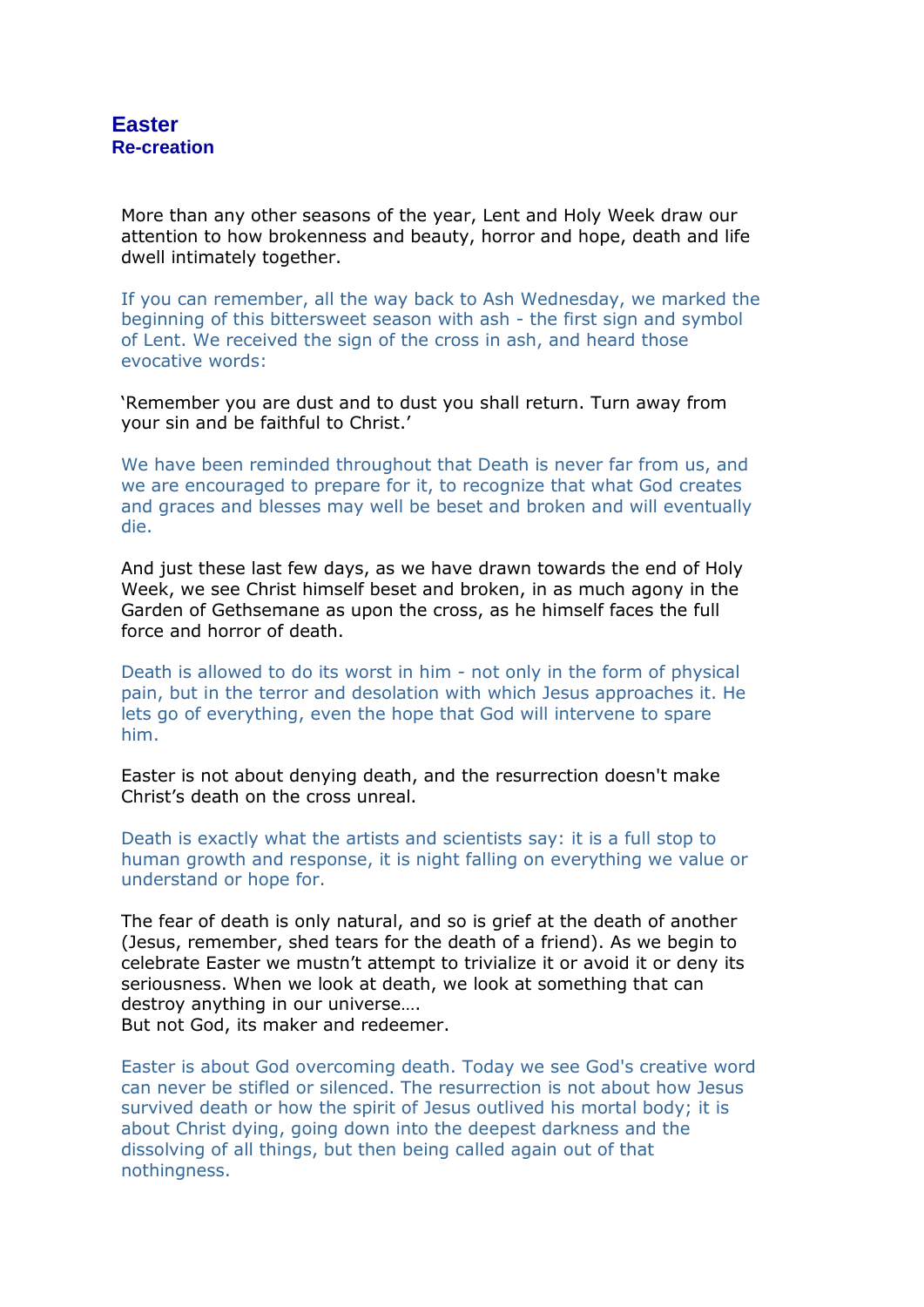Easter Day, as so many have said, is the first day of creation all over again. It is a new creation story. Think back for a moment to our gospel reading, John is a stickler for detail: it's the first day of the week, and Mary thinks she's talking to a gardener.

One man, one woman, in a garden, only Christ is the gardener who creates this new garden of Eden - a whole new world, a completely new life, beyond the fear of death, beyond the limitations of our mortal bodies, beyond the fragility of our decaying world. Celebrating Easter is celebrating the creator – celebrating God's creative love and purpose for us all.

And so in a few moments we will renew our baptismal vows. At baptism, God calls each one of us by name. We are his beloved creation. Today, on this day of resurrection, we celebrate God's renewed call on our lives.

## Again think back to the gospel reading. Jesus calls out the name of the woman whom he finds weeping by his tomb. Mary.

At the sound of her name, she finally sees and knows who has found her there. It is a stunning moment of recognition. With an inflection that only Christ could have given to it, his speaking her name conveys everything: all their history, all that has passed between them, all that they have been through and all that they have shared. He knows her. He loves her. And now he speaks to her to reassure her and to redirect her.

The creative word of God that has not been stifled or silenced speaks and says her name.

## Mary.

In that moment, Mary is changed, she is transformed – she is a new creation, and she is now at the start of a new relationship with Christ.

Not long ago Christ had released her from the demons that haunted her, and now he releases her again, only this time from clinging to him and her past. He sees her path and her life lie elsewhere: beyond this moment, beyond this garden, beyond what she has known.

And so the resurrection is not the end of the story, it is only just the beginning. Just as we marked the beginning of Lent, by making the sign of the cross, to remind us all of our mortality, I invite you later to mark the beginning of Easter, by making the sign of the cross only this time not with ash, but with holy water from the font, to recall your new life in Christ.

I pray that as you do, you will hear Christ's life giving word to you, that you will hear him call your name.